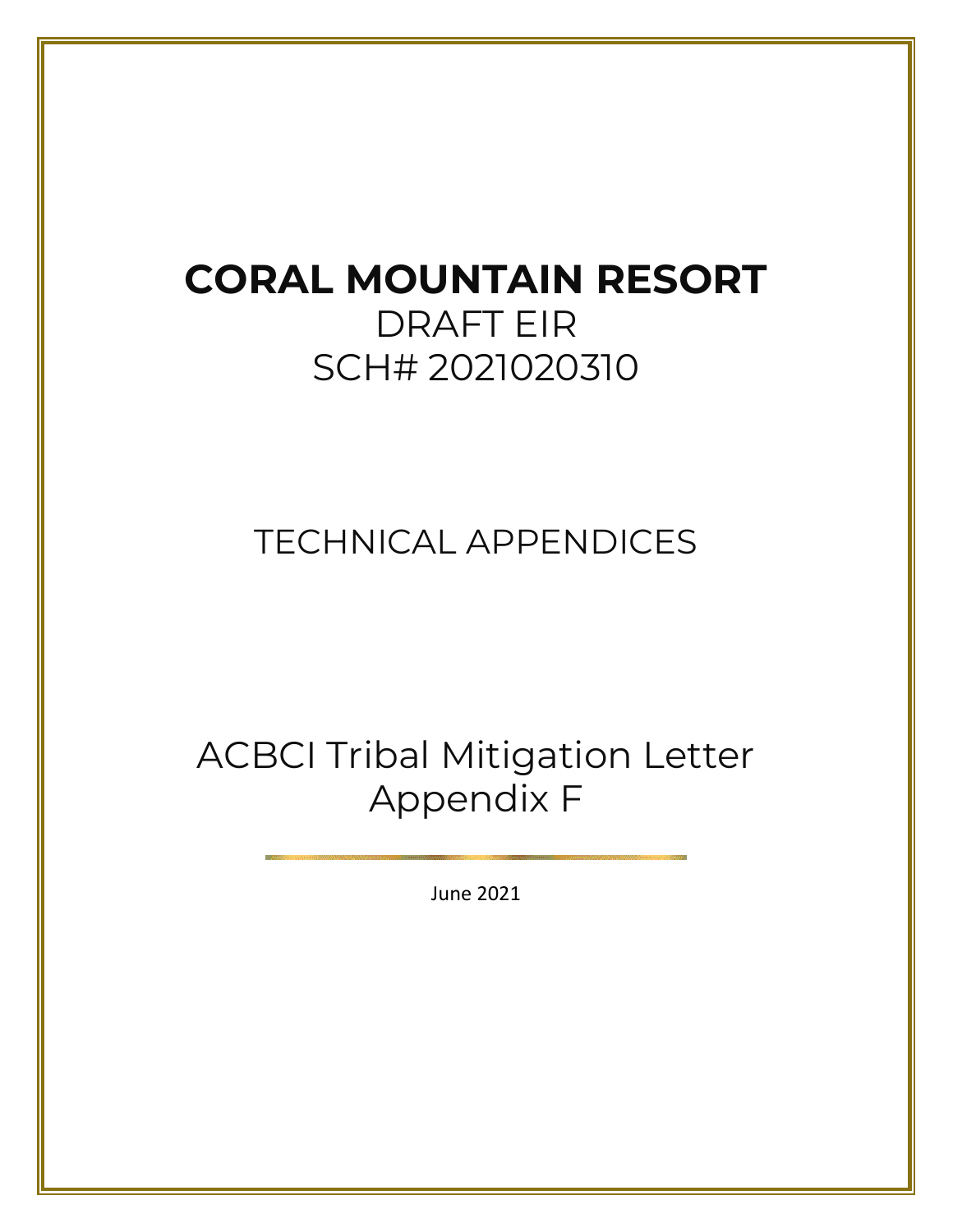**TRIBAL HISTORIC PRESERVATION** 



*03-003-2019-001*

June 09, 2020

[VIA EMAIL TO:ncriste@terranovaplanning.com] Terra Nova Ms. Nicole Criste 42635 Melanie Place, Suite 101 Palm Desert, CA 92211

#### **Re: Re: The Wave Consultation Meeting Follow Up**

Dear Ms. Nicole Criste,

The Agua Caliente Band of Cahuilla Indians (ACBCI) appreciates your efforts to include the Tribal Historic Preservation Office (THPO) in the Wave at Coral Mountain project. The project area is not located within the boundaries of the ACBCI Reservation. However, it is within the Tribe's Traditional Use Area. A records check of the ACBCI registry identified previous surveys in the area that were positive for the presence of cultural resources. In consultation, the ACBCI THPO requests the following:

 \*The presence of an approved Agua Caliente Native American Cultural Resource Monitor(s) during any ground disturbing activities (including archaeological testing and surveys). Should buried cultural deposits be encountered, the Monitor may request that destructive construction halt and the Monitor shall notify a Qualified Archaeologist (Secretary of the Interior's Standards and Guidelines) to investigate and, if necessary, prepare a mitigation plan for submission to the State Historic Preservation Officer and the Agua Caliente Tribal Historic Preservation Office.

 \*The presence of an archaeologist that meets the Secretary of Interior's standards during any ground disturbing activities.

\*Before ground disturbing activities begin please contact the Tribal Historic Preservation Office to arrange cultural monitoring. The phone number for monitoring services is 760-699-6828.

\*At this time the concerns of the ACBCI THPO have been addressed and proper mitigation measures have been proposed to ensure the protection of tribal cultural resouces. This letter shall conclude our AB52 consultation efforts.

# \* The project requires a Archaeological Treatment, Disposition, and Monitoring Plan

# \* The project requires a Rock Art Management Plan based on recommendations made in the report by McCarthy and Mouriquand.

# \* 33-193 preservation, NR nomination, rock art management plan